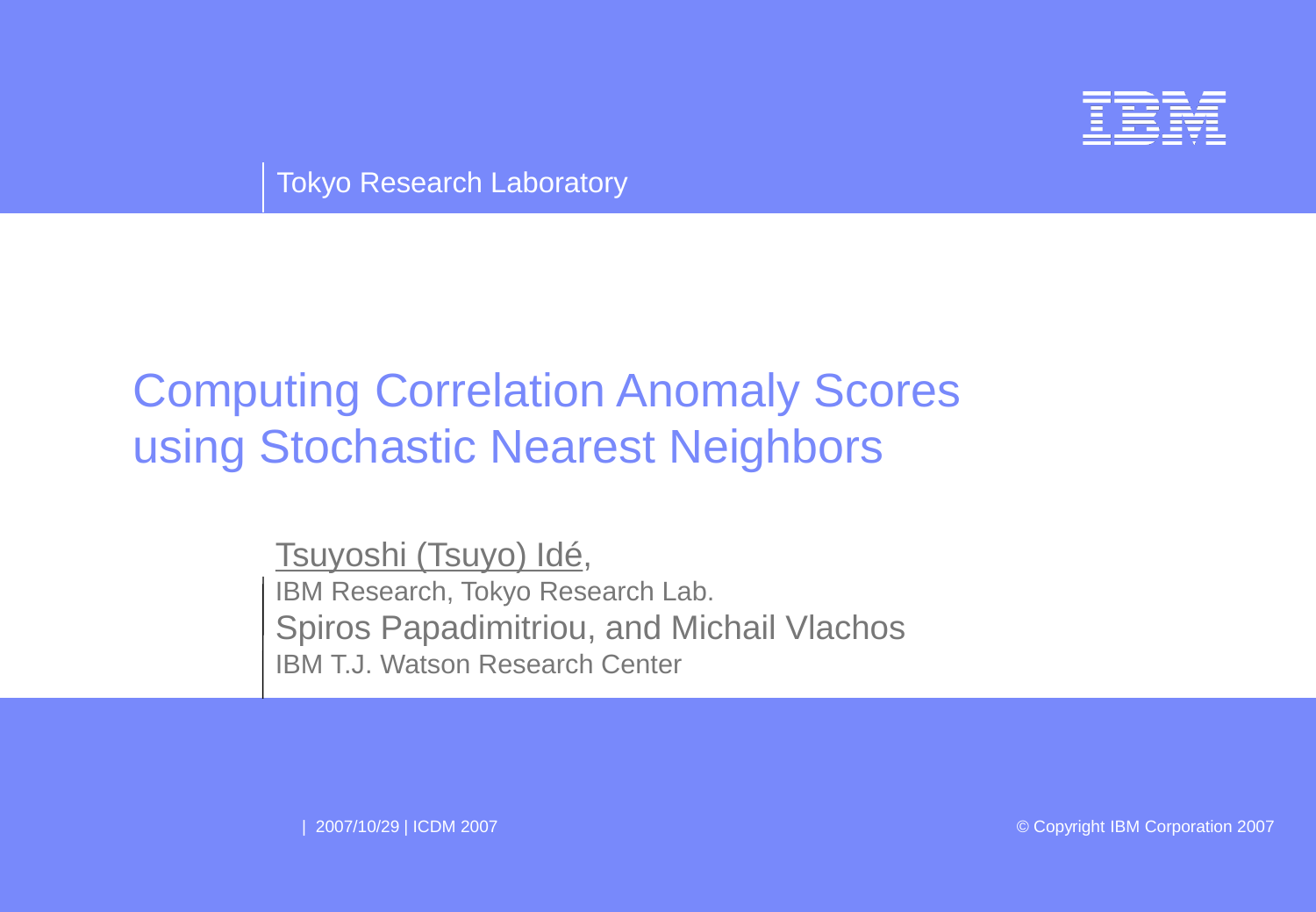#### **Outline**

- **Problem statement**
- **Neighborhood preservation principle**
- **Stochastic nearest neighbors**
- **Experimental results and summary**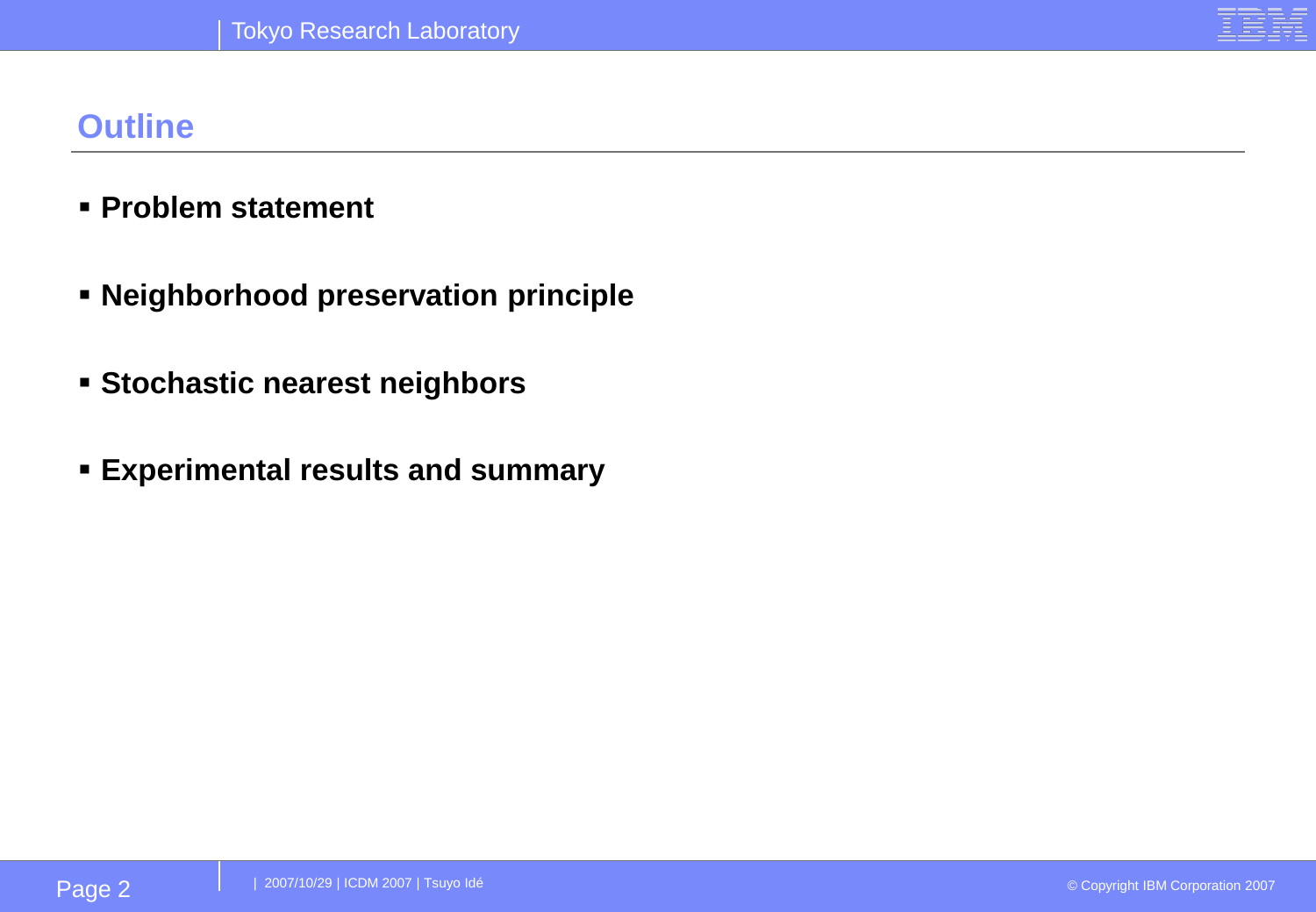#### **Problem statement**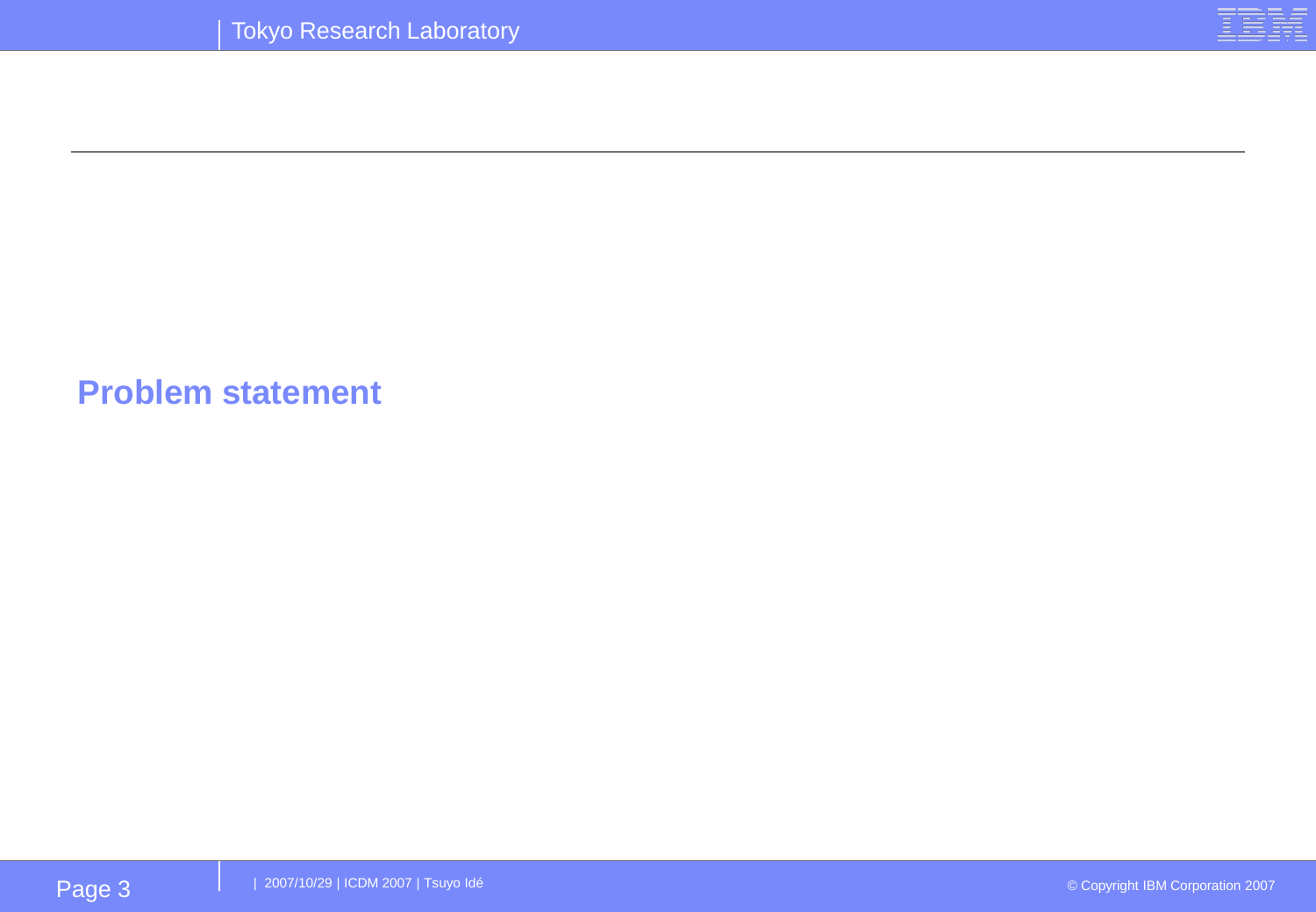

### **Problem statement (1/2): We address a task of** *change analysis* **between two data sets**

#### data set A data set B  $X_1$ Problem 1 (change detection):  $X_2$ Tell whether A and B are different mmunicumumumumumum marahyyannya/Hangaman/Mapa **……**Problem 2 (change *analysis* ): Given A and B, tell which variables are responsible for  $X_N$ the difference between them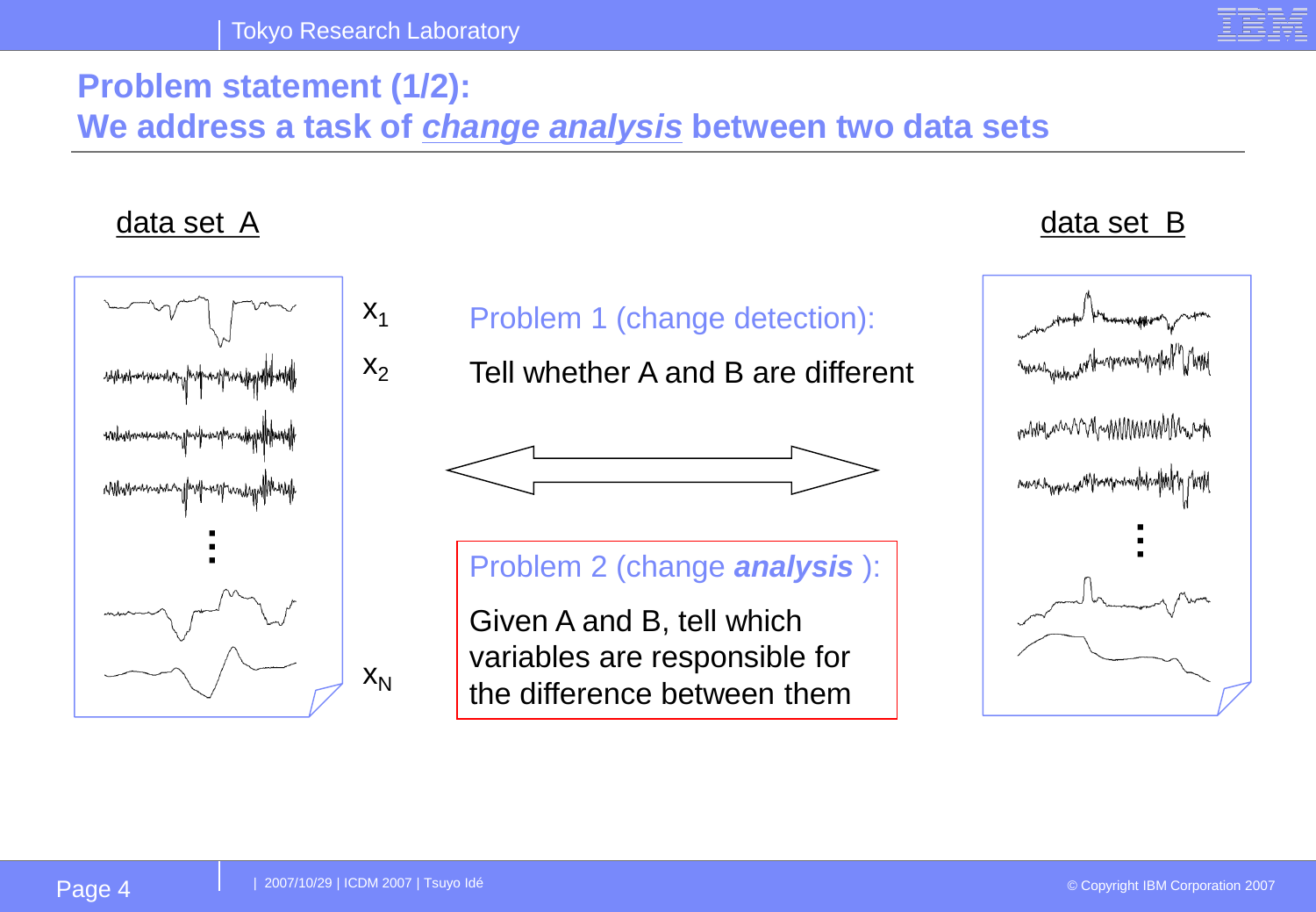# **Problem statement (2/2):**

**We assume sensor signals of highly correlated and dynamic natures**

#### data set A data set B



#### Typical application

Sensor validation (to identify faulty sensors)



#### Challenges in real data

- dependency between signals
- highly dynamic nature
- heterogeneities
- no supervised information

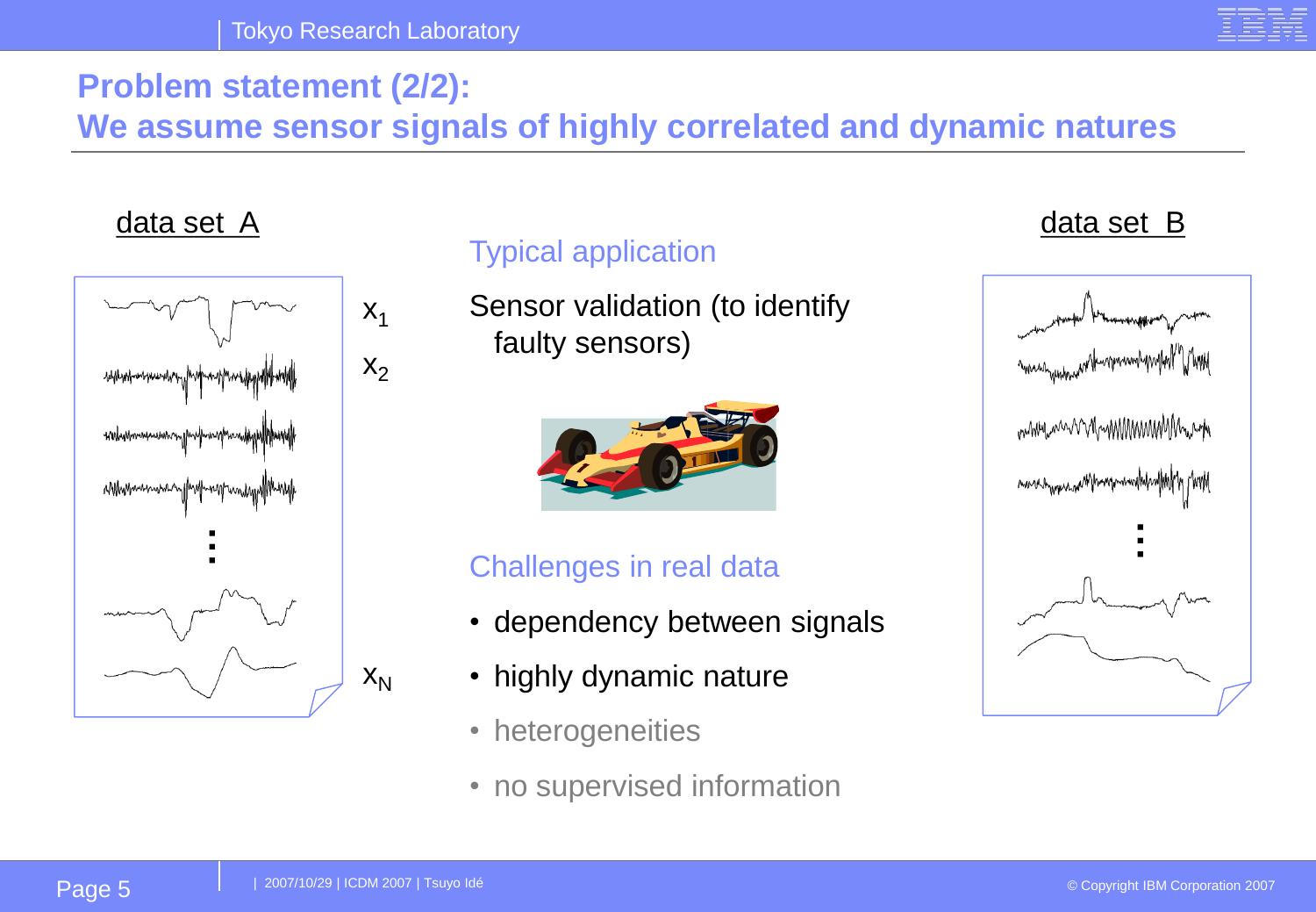# **Related work:**

#### **Highly dynamic and correlated natures make the problem difficult**



#### Time-series alignment (or DTW)

[Berndt 94, Keogh 00, …]

• hard to handle highly dynamic natures

#### Two-sample test

[Friedman 79, Henze 88, Gretton 07, …]

- capable of handling change detection
- but hard to do change analysis

#### PCA-based approach

[Papadimitriou 05, Idé 05, …]

- doesn't work since no stable latent structure in this case
	- $\rightarrow$  see Experiment





mundownnmmmmmm **…**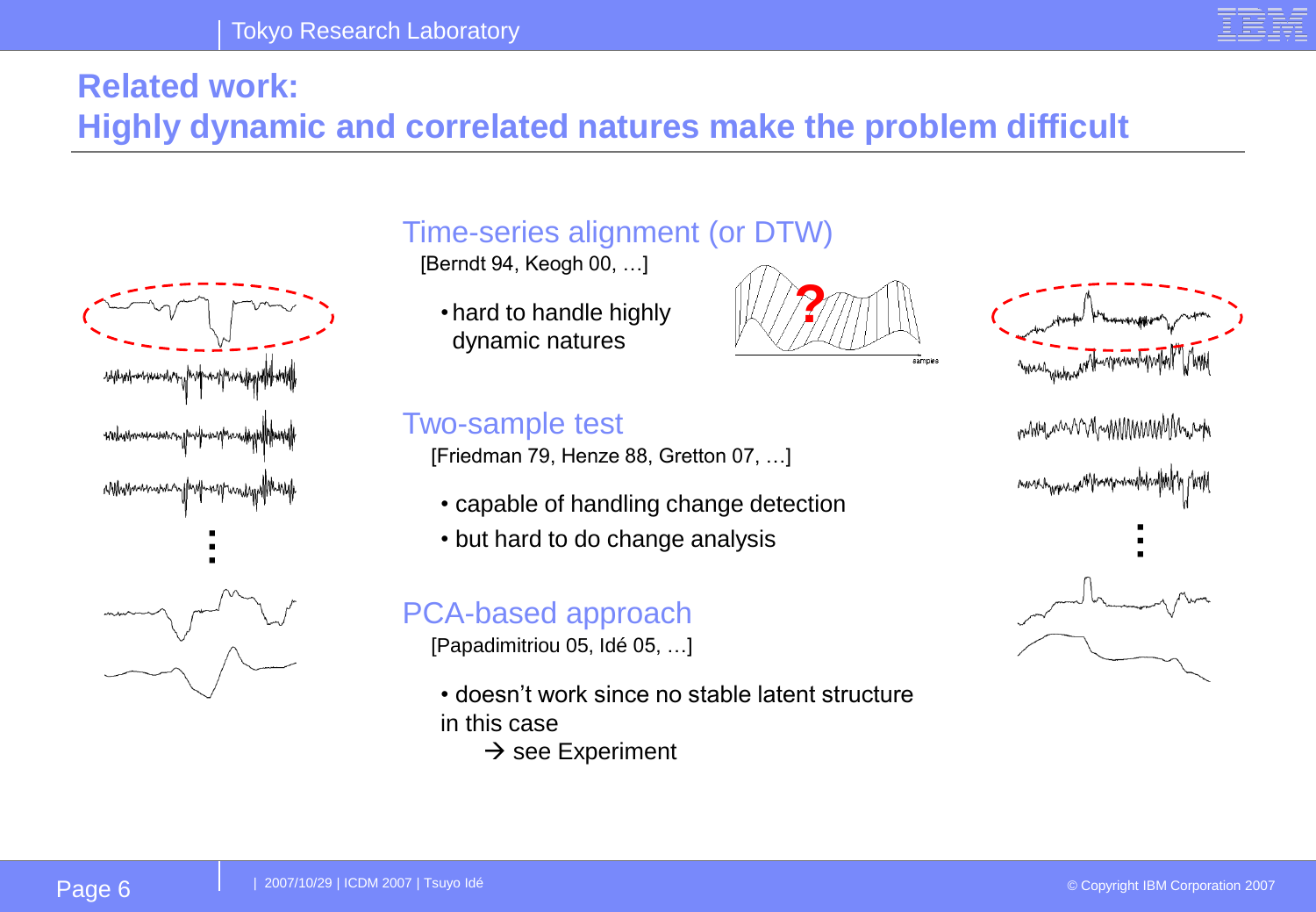

#### **Neighborhood preservation principle**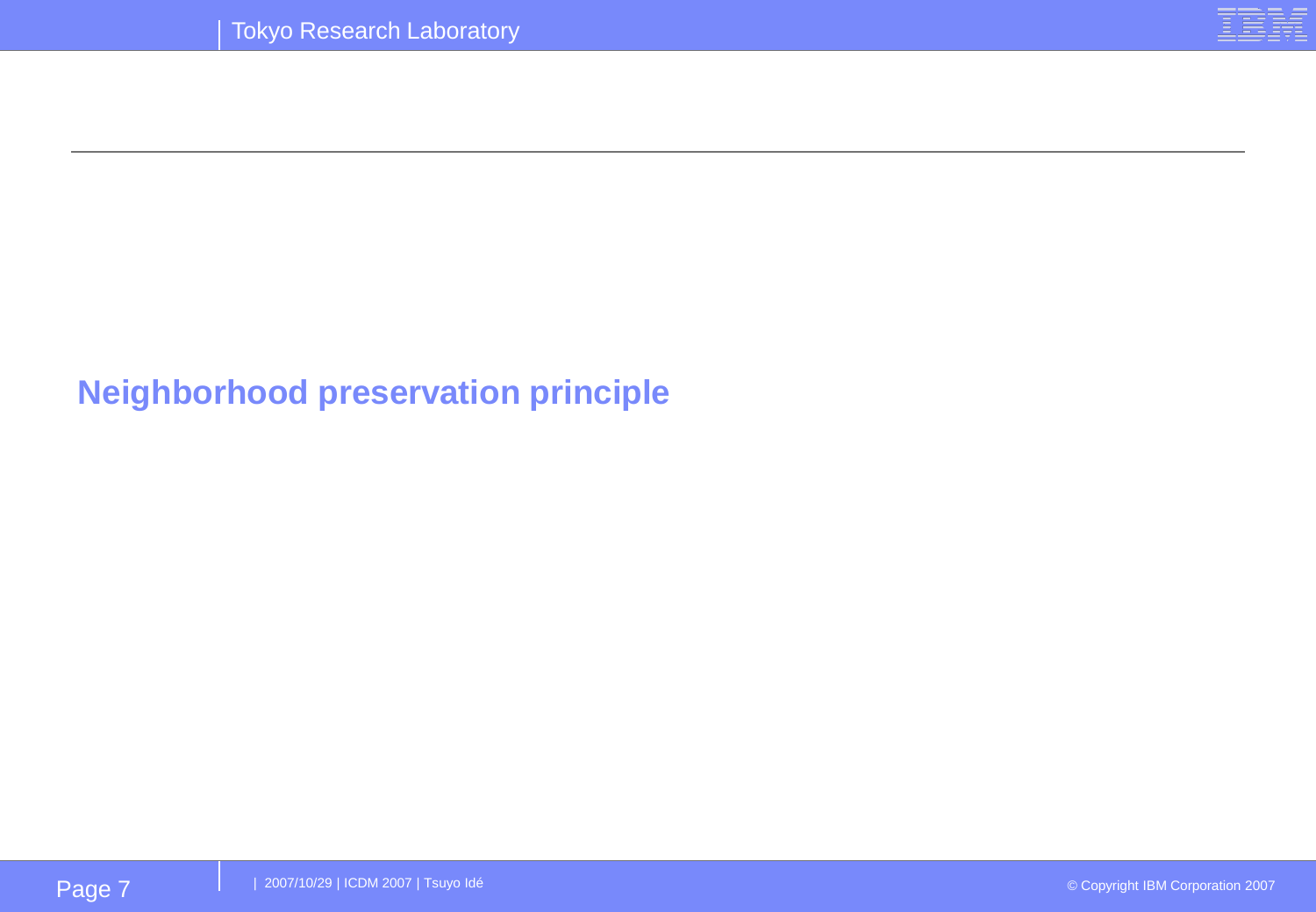

#### **Our goal: to compute the anomaly score of each signal**

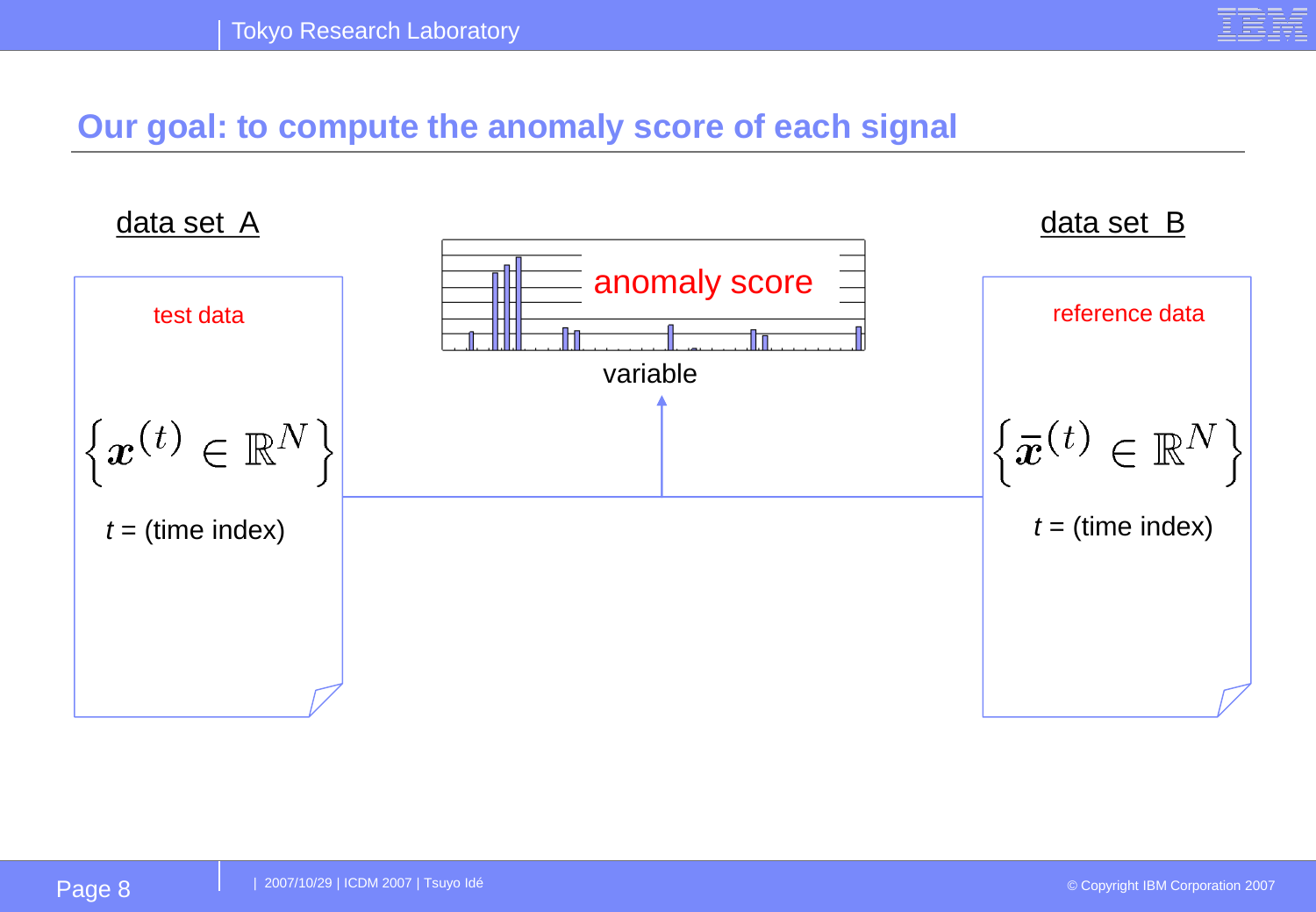

#### **Reducing the problem to graph comparison**

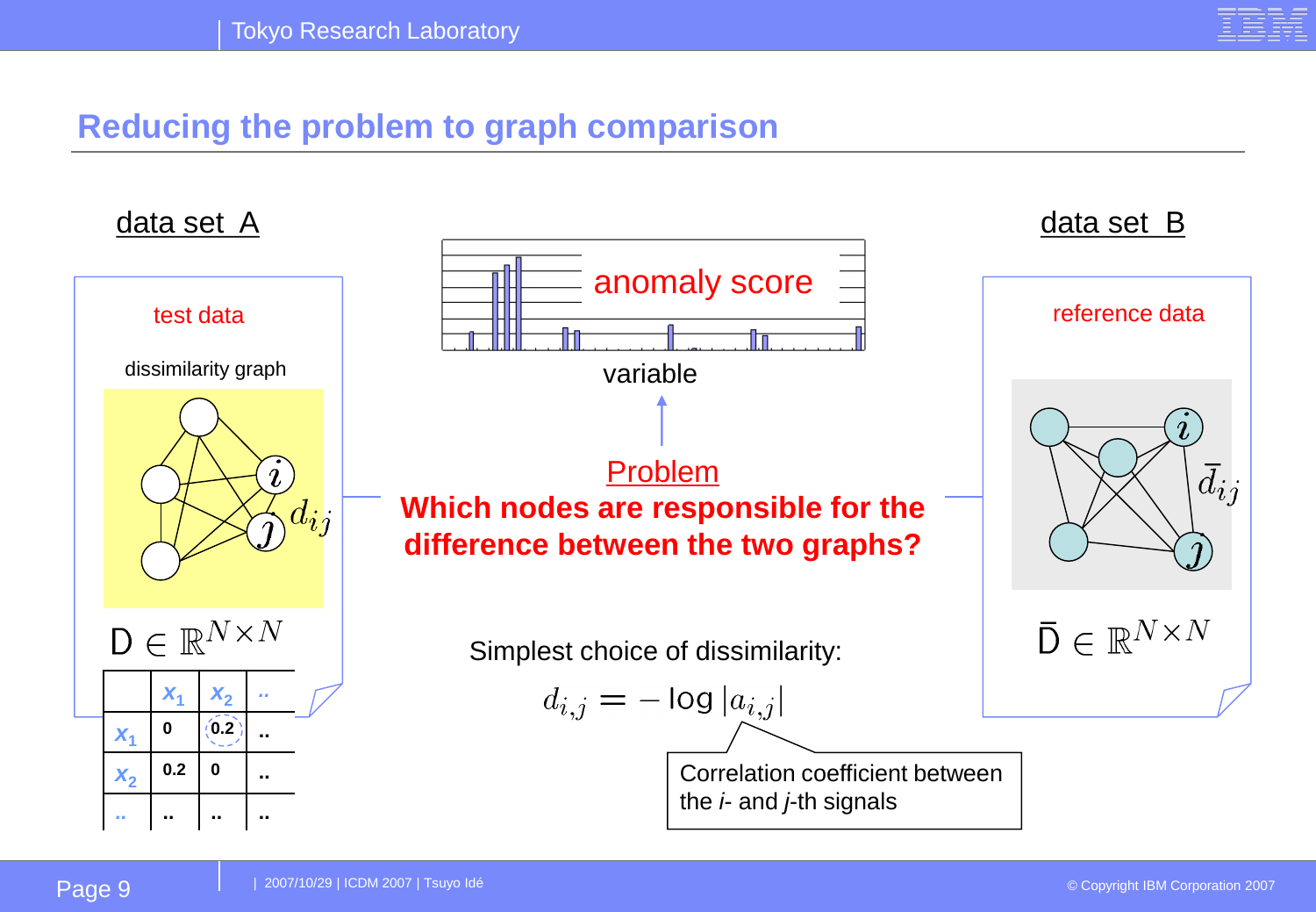#### **Key observation: Globally unstable, but locally stable**

#### data set A **Theore Combal graph structure is unstable** and that a data set B

 $\rightarrow$  due to highly dynamic nature

dissimilarity graph

#### **Highly correlated pairs are relatively stable**

even under dynamic fluctuation

# **Neighborhood Preservation** *Principle*

 Under normal system operations, "*tightness*" of highly correlated pairs will be unchanged

test data reference data

 $\bar{\mathsf{D}} \in \mathbb{R}^{N \times N}$ 

 $\bar{d}_{ij}$ 







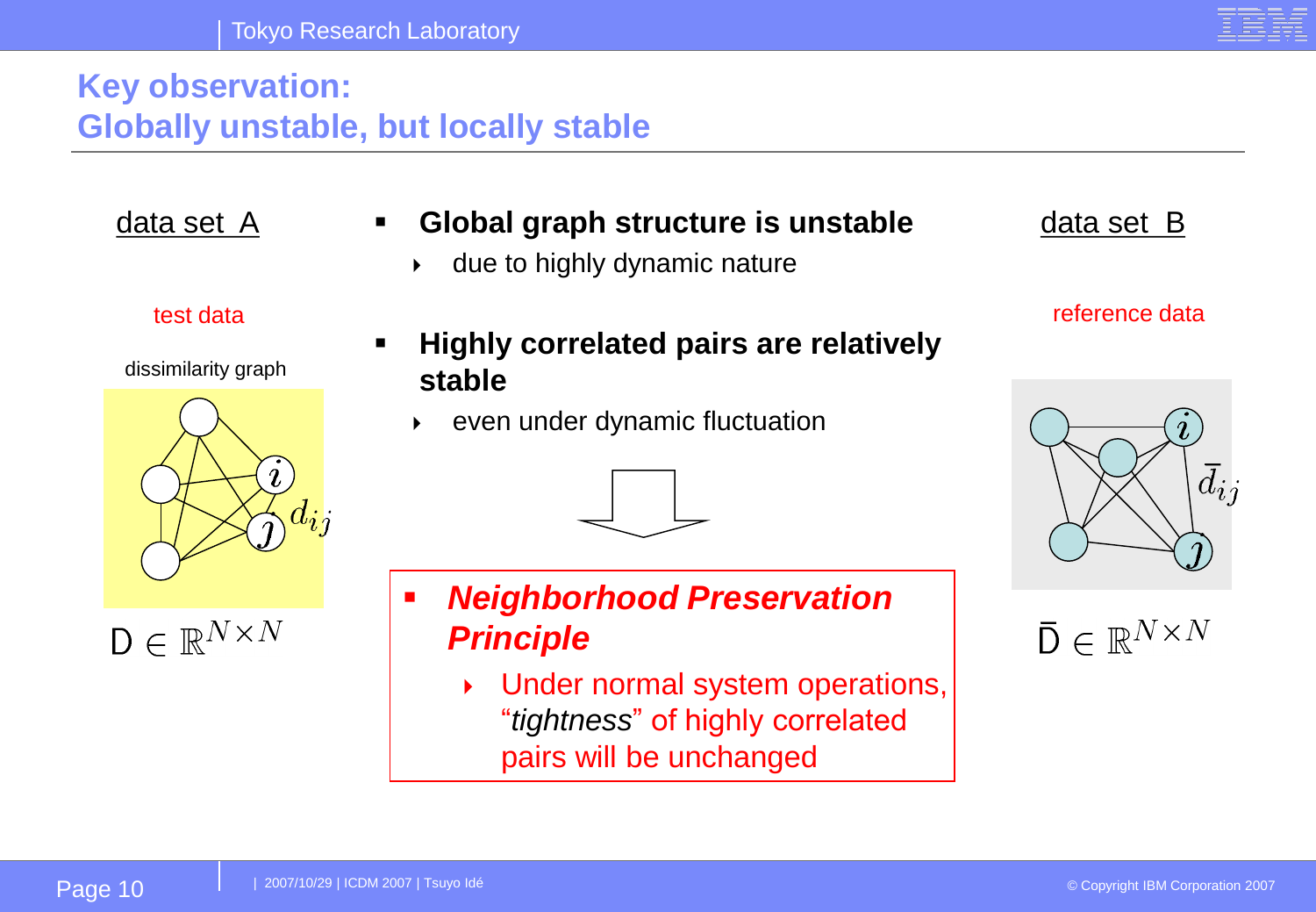

#### **High level overview of our approach: We focus only on local structures of the graph**



test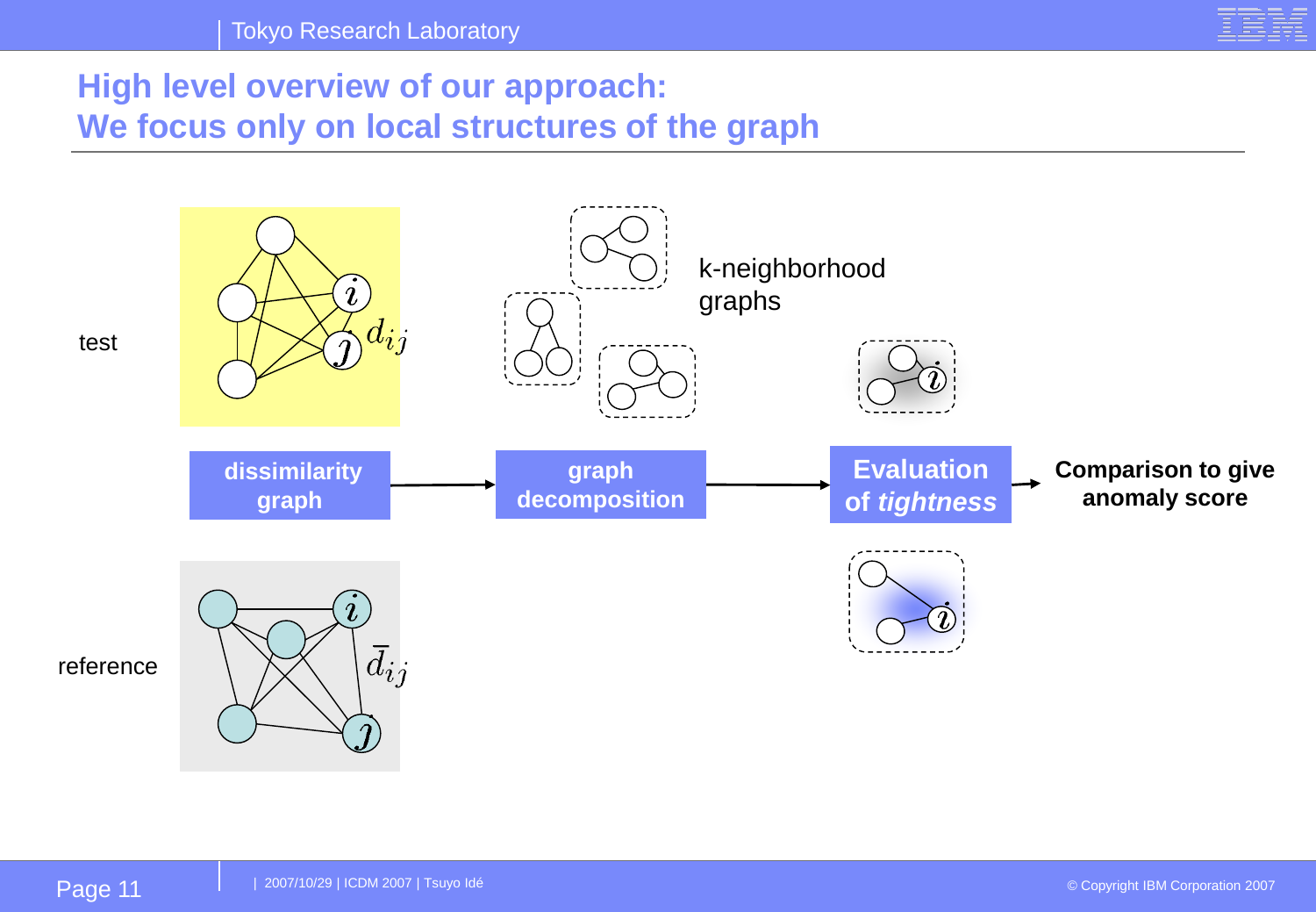

#### **Stochastic nearest neighbors**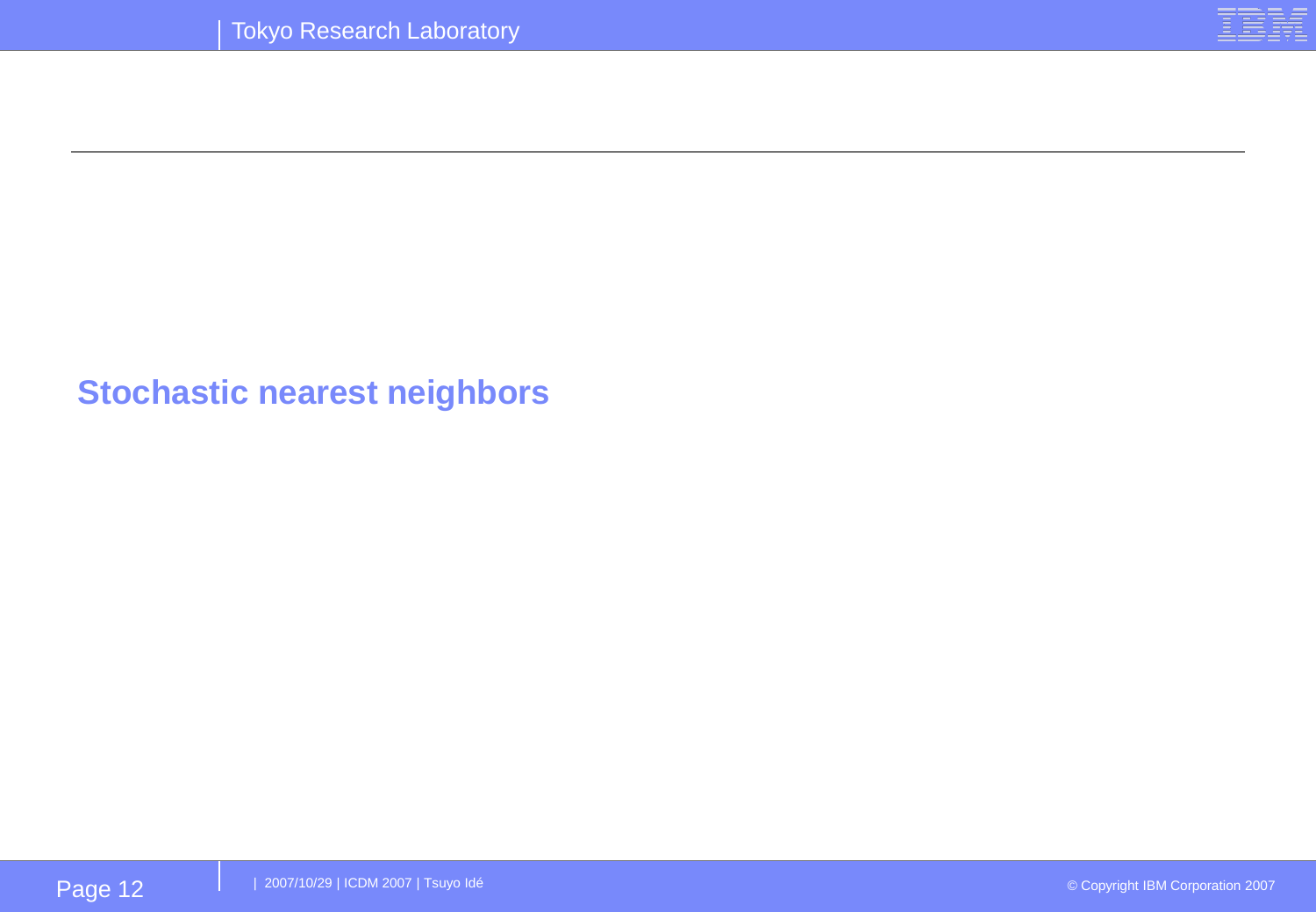The tightness is defined as the sum of coupling probabilities  $p(j|i)$ 

- Imagine that graph edges are not static but *stochastic*
- **The definition of tightness**

$$
e_i(\mathcal{N}_i) \equiv \sum_{j \in \mathcal{N}_i} p(j|i)
$$

 $p(j|i)$ : coupling probability of i to j

 $\mathcal{N}_i$ : set of neighboring nodes of i

• The anomaly score (*E-score*) is naturally given by\*

 $E \equiv |e_i(\mathcal{N}_i) - \overline{e}_i(\mathcal{N}_i)|$ 



\* In fact, the algorithm has been designed to be symmetric between the two data sets. For detail, see the paper.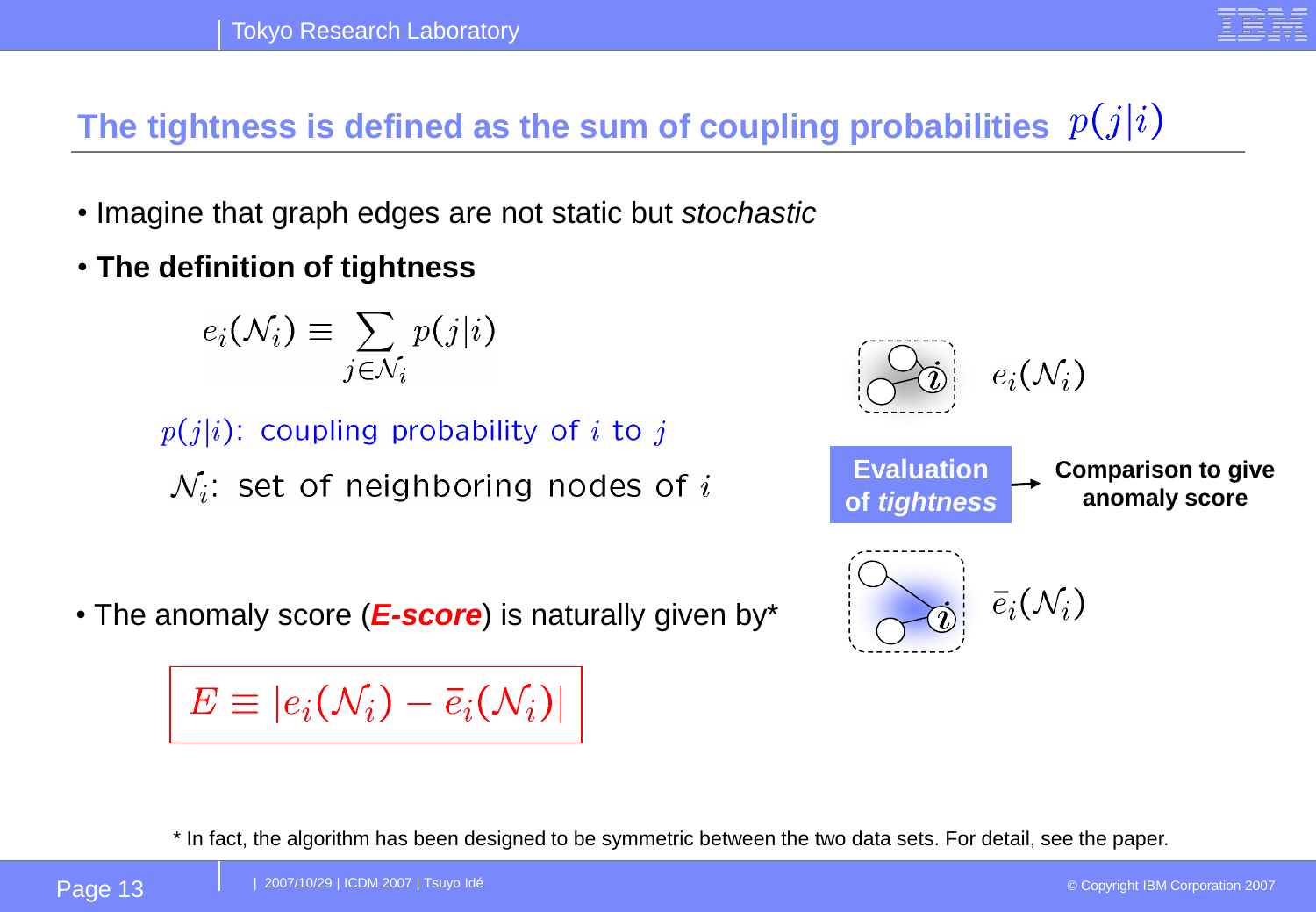## $\hat{p}(j|i)$  is determined by utilizing a notion of stochastic neighborhood

 $p(j|i)$  can be determined by solving the following problem:

 $\rightarrow$  c.f. Hinton-Roweis 03

"*For a given # of edges, minimize the average dissimilarity within the neighborhood graph*"



 $\rightarrow$  constant # of neighboring nodes

**Solution:**  $p(j|i) = \frac{1}{Z_i} e^{-\frac{d_{ij}}{\sigma_i}}$  where  $Z_i \equiv 1 + \sum_{l \in \mathcal{N}_i} e^{-\frac{a_{il}}{\sigma_i}}$ 

This amounts to "softening" neighborhood graphs.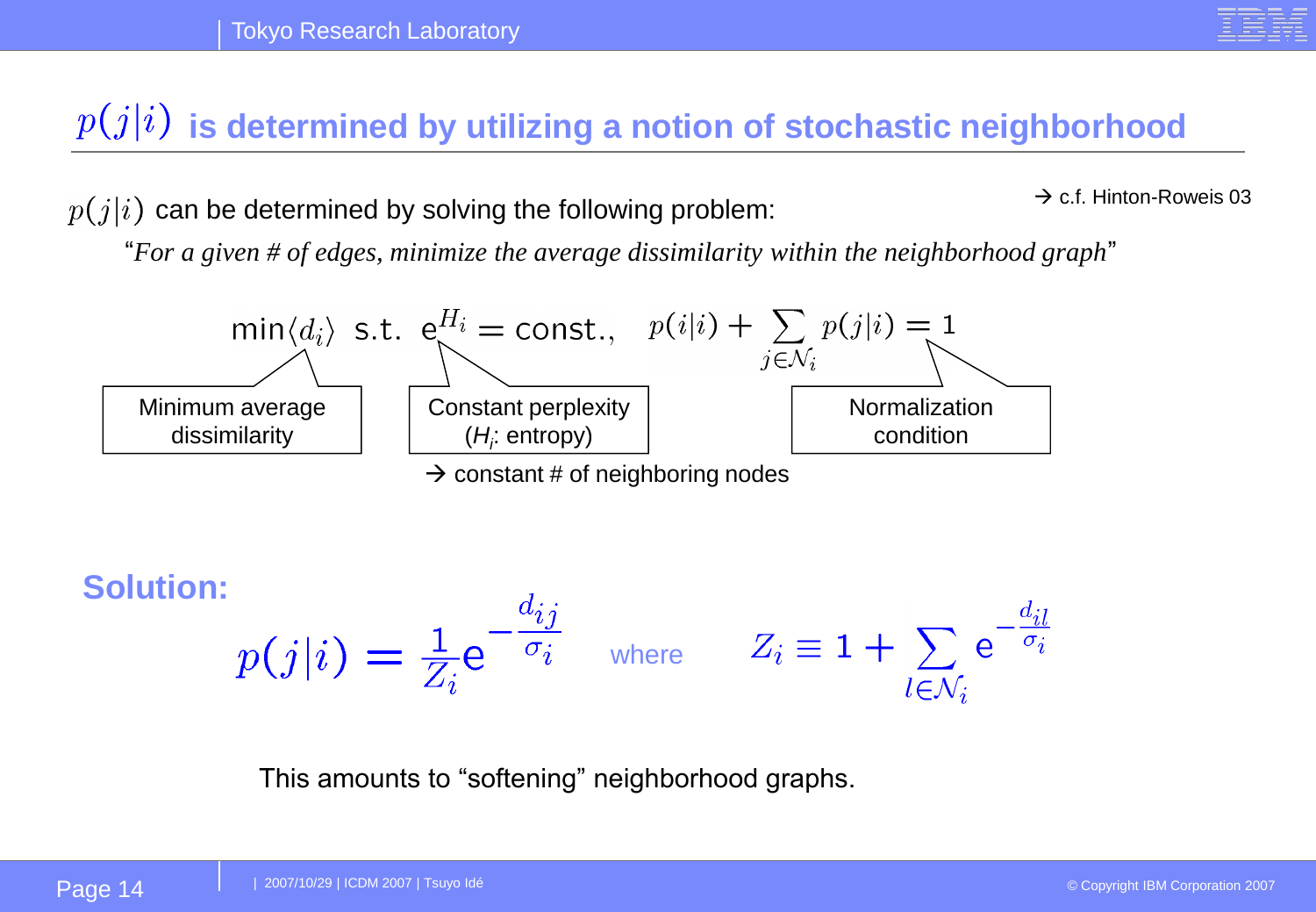

#### **Experimental result and summary**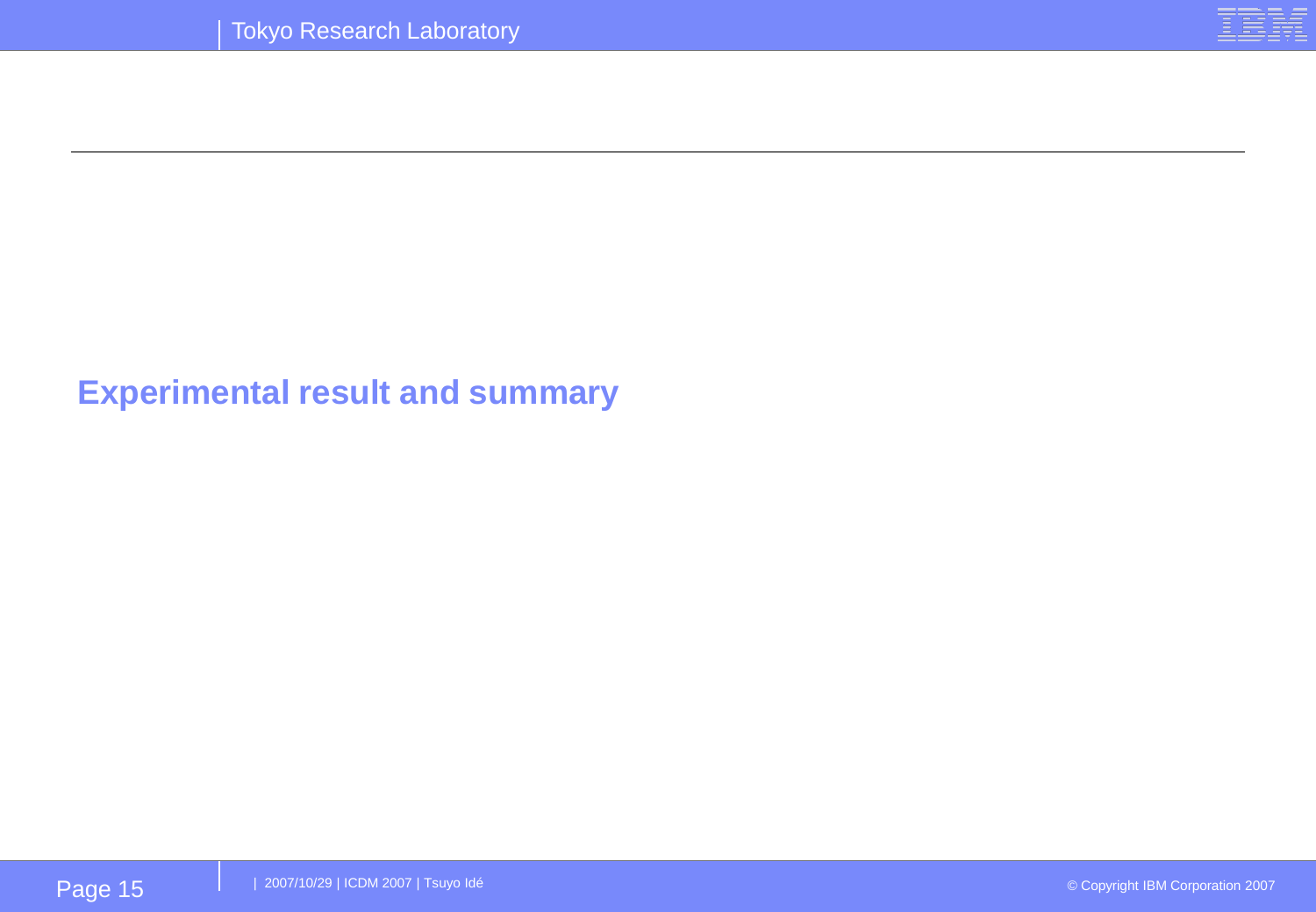

#### **E-score clearly pinpointed faulty automobile sensors, which were very hard to be detected by the human eye**



#### ▪ **test data includes 3 faulty sensors**

 $\rightarrow$  due to mis-wiring error between x-, y-, and z-axes of an acceleration sensor

#### $0.5$  $k = 1$  $0.5$  $k=2$  $\Omega$  $0.5$  $k = 3$  $0.5$  $k = 4$ تست ن  $0.\overline{5}$  $k = 10$ اطات  $0$  Lebes sensor index

# reference test test and molded britainly sensors that the test **Faulty ones were clearly identified** www.www.mnmmmmmmmmmmm **…**

#### Figure 4. The  $k$ -dependence of the  $E$ -scores.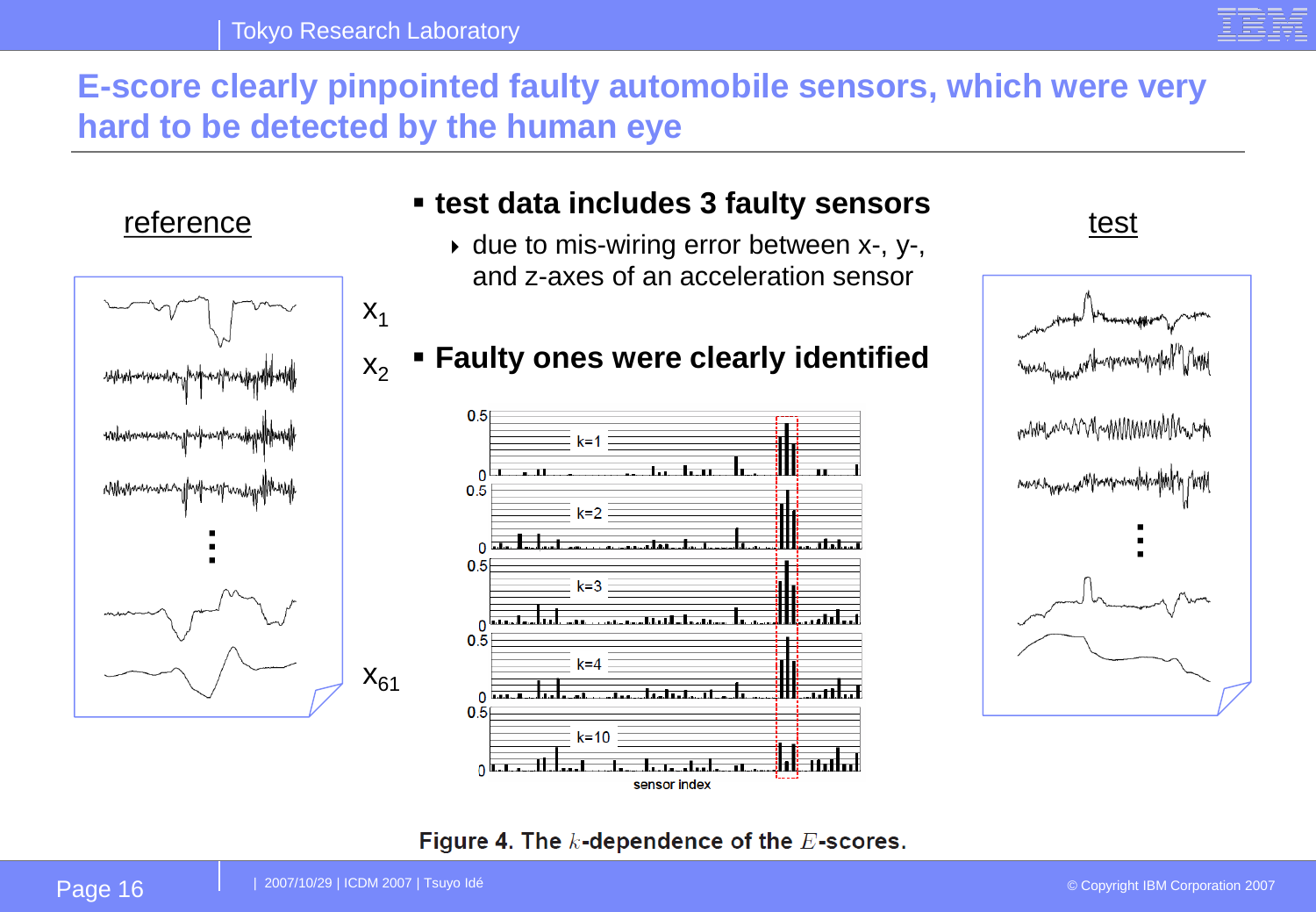

#### **Summary**

▪ **We formalize the task of change analysis**

▪ **We proposed the neighborhood preservation principle for change analysis**